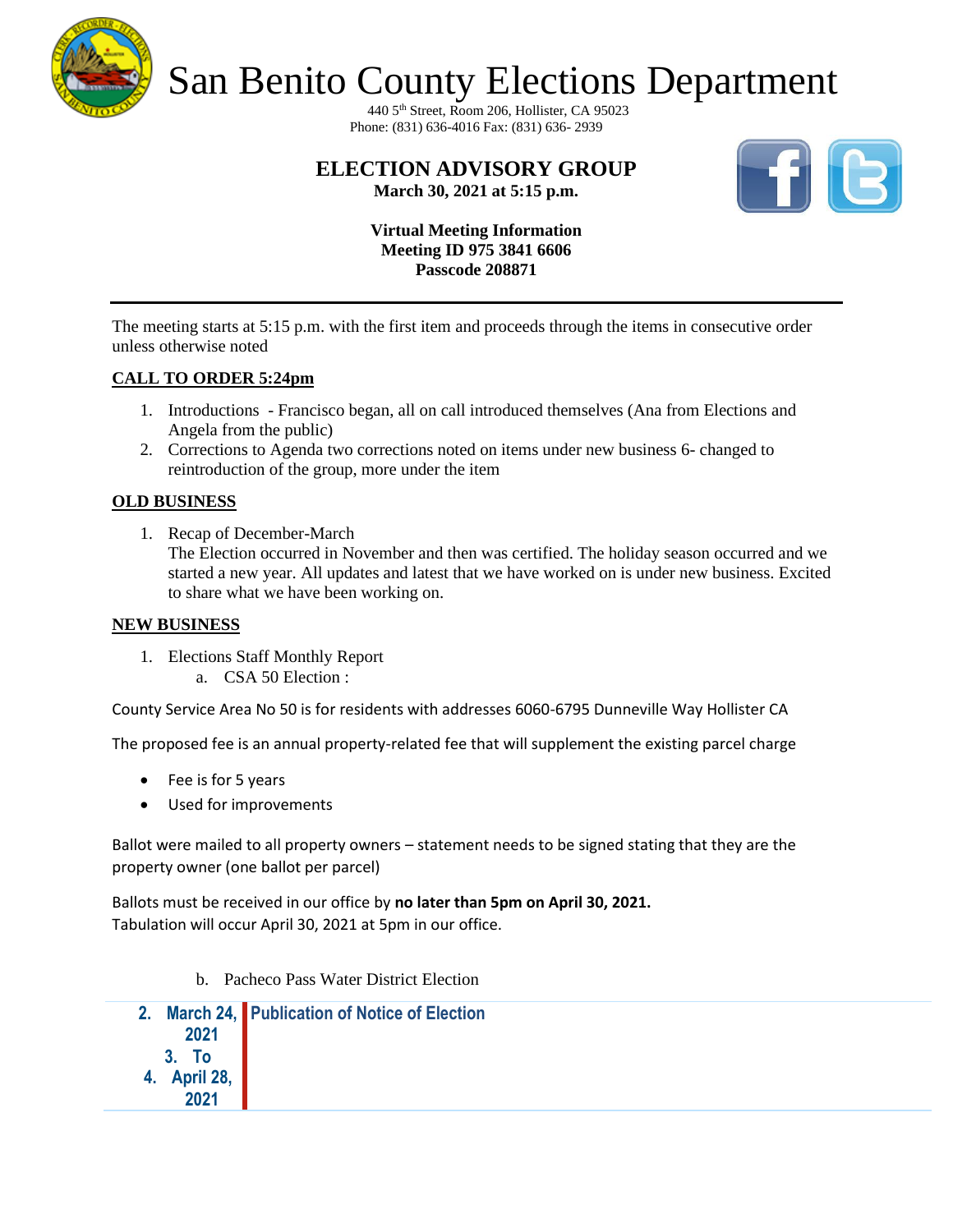

440 5th Street, Room 206, Hollister, CA 95023 Phone: (831) 636-4016 Fax: (831) 636- 2939

| (E-125 to E-<br>5.<br>90) |                                                                                                    |  |  |
|---------------------------|----------------------------------------------------------------------------------------------------|--|--|
| <b>April 5, 2021</b>      | Declarations of Candidacy & Nomination Papers - All Candidates                                     |  |  |
| To<br>April 30,           | Between these dates, candidates must file their Declaration of Candidacy and Nomination<br>Papers. |  |  |
| 2021                      | All paperwork must be completed, signed, and returned with wet, original signatures.               |  |  |
| (E-113 to E-88)           | No candidate shall withdraw his or her declaration of candidacy after 5pm on $88th$ day prior to   |  |  |
|                           | the district election (April 30, 2021).<br>\$10510                                                 |  |  |

- a. San Benito County Redistricting
- Every 10 years, district lines are redrawn to make each district even in size using US Census data and State adjusted data so districts can
	- o Have Equal populations
	- o Comply with federal Voting Rights Act of 1965
- New legislation (Bonta 2019, 2020) have placed new requirements that maximize public participation and increase transparency

This affects the Elections Department ----

Redrawn lines means redrawn district boundaries which determines who can run for office and who can vote for that office, Supervisorial Districts 3 and 4 are up in the 2022 Election

We have several legal requirements that need to be complied

We will hire and work with consultants early on to ensure completion in timely manner while keeping transparency

# **Dedicated webpage**

- o Calendar of hearings, workshops, meetings
- o Summary of meetings
- o Draft maps and final adopted map

# **Public engagement**

- o Encourage public sign-up
- o Encourage public comment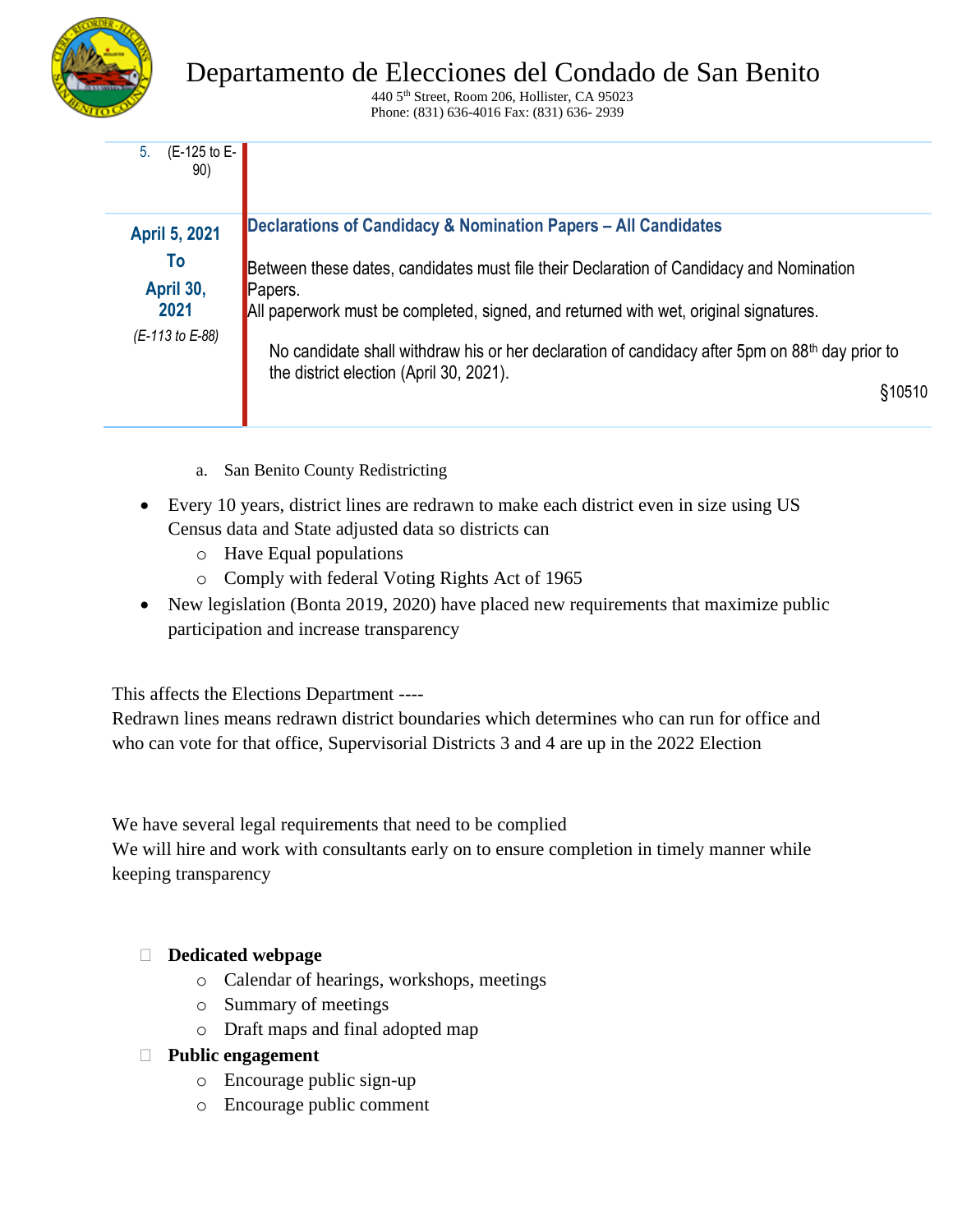

440 5th Street, Room 206, Hollister, CA 95023 Phone: (831) 636-4016 Fax: (831) 636- 2939

- o Media outlets
- o Nonprofits and community organizations
- **Public Hearings (at least 4)**
	- o 1-2 before draft maps
	- o 2-4 after drafts maps are drawn
	- o All accessible
	- o At least one will be outside of regular business hours

# **Draft Maps and Map Adoption**

- o Public comment
	- $\blacksquare$  on website, via email
	- during hearings, meetings
	- Drafts maps will be online for at least 7 days before final map is selected

# **All completed no later than December 3, 2021**

- 6. Re-Introduction to the Group
	- a. Mission Statement & Origins of Elections Advisory Group A bit of history of the group and how it began, DOJ called for formation of the Language Accessibility Advisory Committee and it continued to hold meetings even after the deadline that was placed by the DOJ

#### b. Restructuring of Group

We would like to introduce a new idea and would like to organize the group in a new way. Keep the agenda in a similar way than before but encourage a more formalize meeting procedure and organization. Members would be recruited from multiple areas of group and organizations in San Benito County. We would encourage participation

- i. Public Outreach and Media Communication
- ii. Elections Staff Monthly Report
- iii. Community Membership
- iv. Language Accessibility Advisory Committee (LAAC)
- v. Voting Accessibility Advisory Committee (VAAC)
- 7. Open Discussion none

# **ADJOURNMENT 6:15pm**

# **NEXT REGULAR MEETING DATE:** April 27, 5:15 p.m.

#### **Meeting materials are available for public inspection at:**

San Benito County Elections Department 440 5th Street, Room 206, Hollister, CA 95023 And online at: <http://sbcvote.us/registrar-of-voters/elections-advisory-group/>

The County of San Benito does not discriminate on the basis of disability, and no person shall, by reason of a disability, be denied the benefits of its services, programs, or activities. If you wish to attend the meeting and will require special assistance in order to participate, please contact Elections Office at (831) 636-4016 at least 72 hours in advance of the meeting to make arrangements. Persons with disabilities may request a copy of the agenda in an alternate format.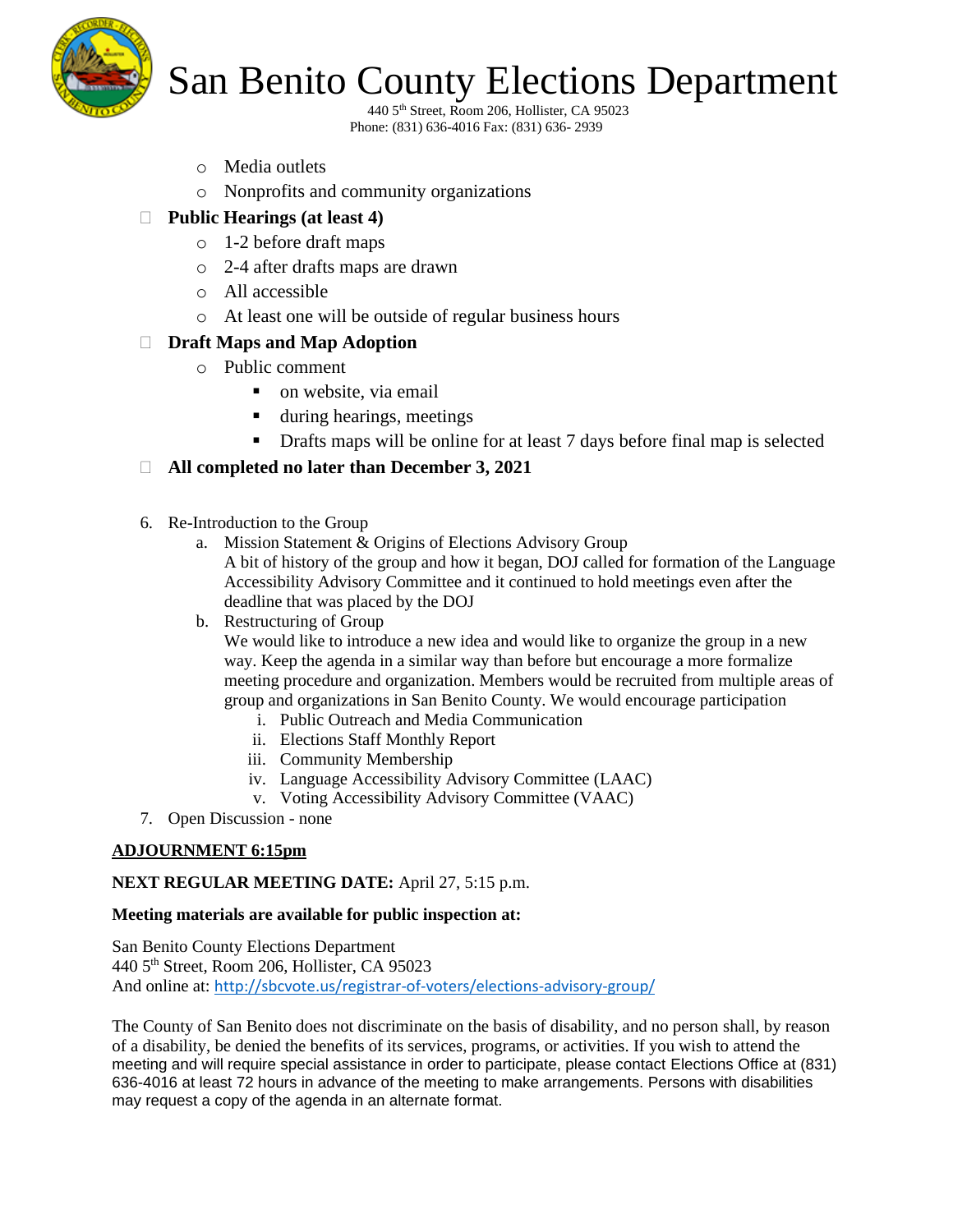

# Departamento de Elecciones del Condado de San Benito

440 5th Street, Room 206, Hollister, CA 95023 Phone: (831) 636-4016 Fax: (831) 636- 2939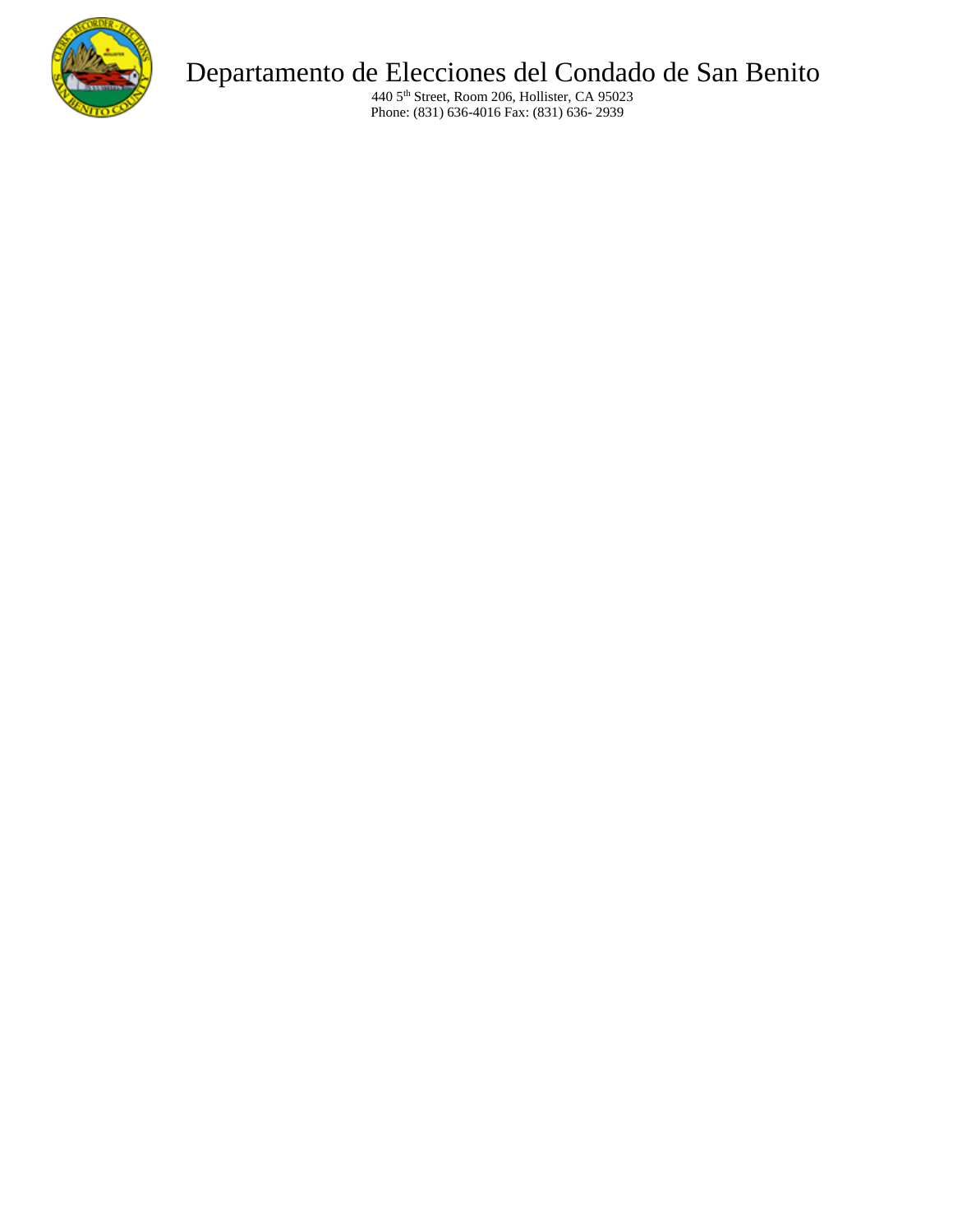

440 5th Street, Room 206, Hollister, CA 95023 Phone: (831) 636-4016 Fax: (831) 636- 2939

**GRUPO CONSULTIVO DE ELECCIONES**



**30 de marzo, 2021 a 5:15 p.m.**

# **Información de Junta Virtual Identificación de Junta 975 3841 6606 Código 208871**

La junta comienza a 5:15 p.m. con el primer tema y con siguientes temas en orden consecutiva al menos que sea notado, al contrario.

# **LLAMADA A ORDEN**

- 1. Introducciones
- 2. Correcciones a la agenda

# **NOGOCIOS VIEJOS**

1. Resumes de diciembre - marzo

# **NEGOCIOS NUEVOS**

- 8. Reporte del Mes del Personal de Elecciones
	- a. Elección de CSA 50

El área de servicio del condado n. ° 50 es para residentes con direcciones 6060-6795 Dunneville Way Hollister CA

La tarifa propuesta es una tarifa anual relacionada con la propiedad que complementará el cargo por parcela existente

- La tarifa es por 5 años
- Usado para mejoras

La boleta se envió por correo a todos los propietarios; se debe firmar una declaración que indique que son el dueño de la propiedad (una boleta por parcela)

Las boletas deben recibirse en nuestra oficina a más tardar a las 5 p.m. del 30 de abril de 2021.

La tabulación ocurrirá el 30 de abril de 2021 a las 5 pm en nuestra oficina

b. Elección del Distrito de Agua de Pacheco Pass

|                  | 9. March 24, Publication of Notice of Election |
|------------------|------------------------------------------------|
| 2021             |                                                |
| <b>10. To</b>    |                                                |
| 11. April 28,    |                                                |
| 2021             |                                                |
| 12. (E-125 to E- |                                                |
| 90)              |                                                |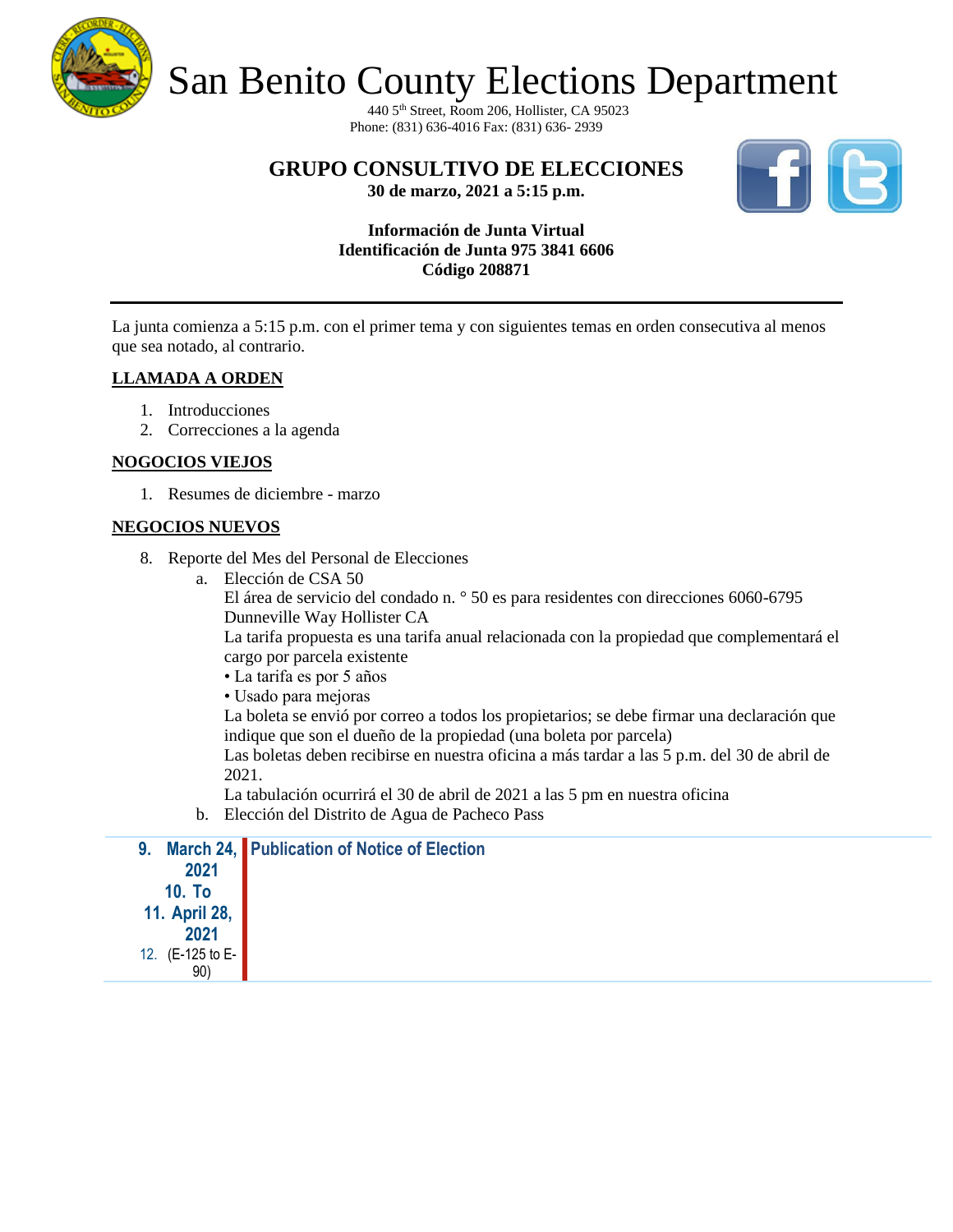

# Departamento de Elecciones del Condado de San Benito

440 5th Street, Room 206, Hollister, CA 95023 Phone: (831) 636-4016 Fax: (831) 636- 2939

| <b>April 5, 2021</b> | Declarations of Candidacy & Nomination Papers - All Candidates                                                                                        |        |
|----------------------|-------------------------------------------------------------------------------------------------------------------------------------------------------|--------|
| To                   | Between these dates, candidates must file their Declaration of Candidacy and Nomination                                                               |        |
| April 30,            | Papers.                                                                                                                                               |        |
| 2021                 | All paperwork must be completed, signed, and returned with wet, original signatures.                                                                  |        |
| (E-113 to E-88)      |                                                                                                                                                       |        |
|                      | No candidate shall withdraw his or her declaration of candidacy after 5pm on 88 <sup>th</sup> day prior to<br>the district election (April 30, 2021). |        |
|                      |                                                                                                                                                       | §10510 |
|                      |                                                                                                                                                       |        |

- a. Redistribución de Distritos del Condado de San Benito • Cada 10 años, las líneas distritales se vuelven a trazar para que cada distrito tenga un tamaño uniforme utilizando los datos del censo de EE. o Tener poblaciones iguales
	- o Cumplir con la Ley Federal de Derechos Electorales de 1965

• La nueva legislación (Bonta 2019, 2020) ha establecido nuevos requisitos que maximizan la participación pública y aumentan la transparencia

Esto afecta al Departamento de Elecciones ----

Las líneas redibujadas significan los límites del distrito rediseñados que determinan quién puede postularse para un cargo y quién puede votar por ese cargo.Los distritos de supervisión 3 y 4 están en la elección de 2022.

Tenemos varios requisitos legales que deben cumplirse

Contrataremos consultores y trabajaremos con ellos desde el principio para garantizar la finalización oportuna y, al mismo tiempo, mantener la transparencia.

Página web dedicada

- o Calendario de audiencias, talleres, reuniones
- o Resumen de reuniones
- o Borrador de mapas y mapa final adoptado
- $\Box$  Participación pública

o Fomentar el registro público

- o Fomentar el comentario público
- o Medios de comunicación
- o Organizaciones sin fines de lucro y comunitarias
- Audiencias públicas (al menos 4)
- o 1-2 antes de los mapas en borrador
- o 2-4 después de que se dibujen los borradores de los mapas

o Todo accesible

o Al menos uno estará fuera del horario comercial habitual

- Borradores de mapas y adopción de mapas
- o Comentario público
- $\Box$  en el sitio web, por correo electrónico

durante audiencias, reuniones

Los borradores de mapas estarán en línea durante al menos 7 días antes de que se seleccione el mapa final.